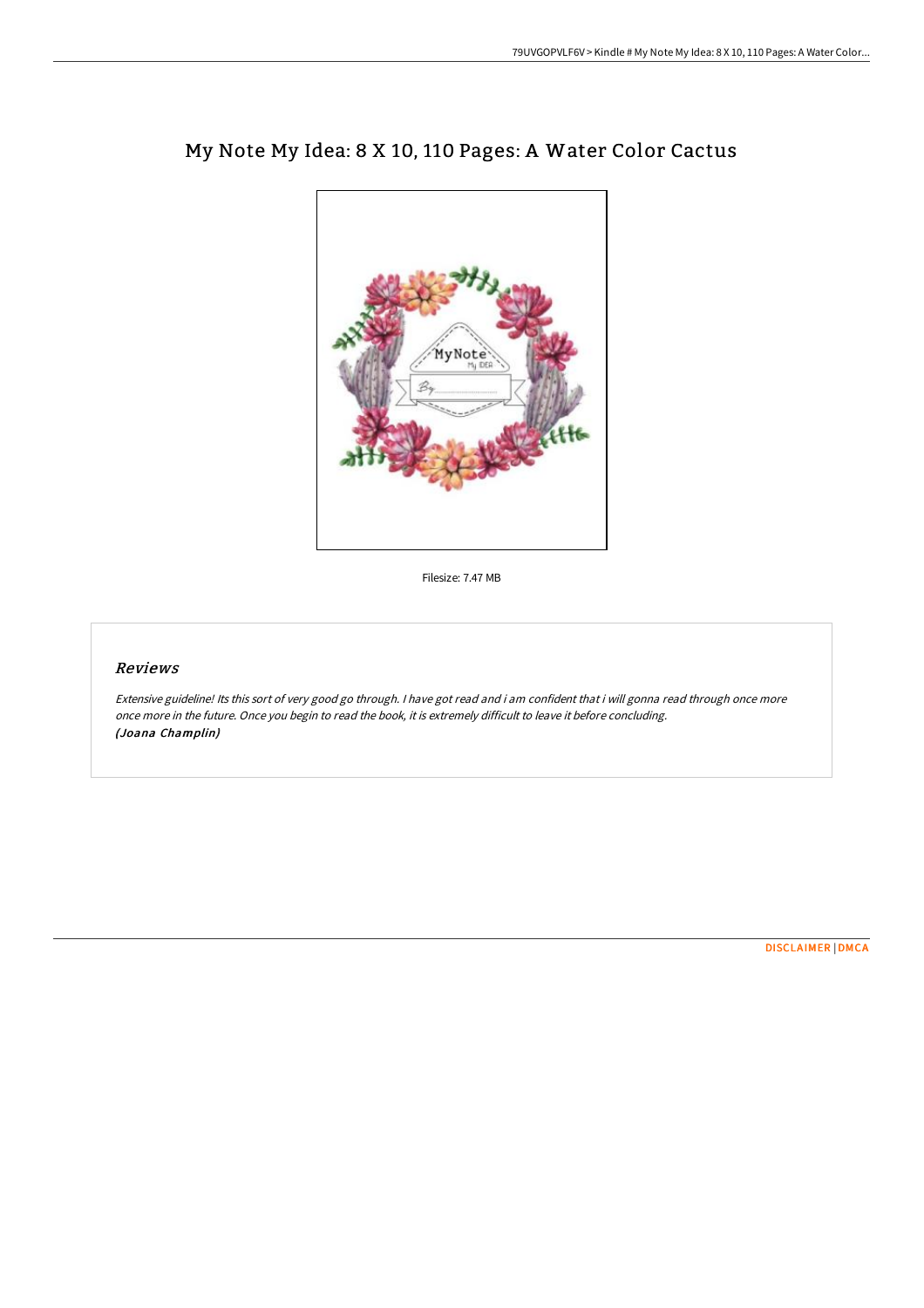## MY NOTE MY IDEA: 8 X 10, 110 PAGES: A WATER COLOR CACTUS



Createspace Independent Publishing Platform, 2017. PAP. Condition: New. New Book. Delivered from our UK warehouse in 4 to 14 business days. THIS BOOK IS PRINTED ON DEMAND. Established seller since 2000.

 $\blacksquare$ Read My Note My Idea: 8 X 10, 110 Pages: A Water Color [Cactus](http://bookera.tech/my-note-my-idea-8-x-10-110-pages-a-water-color-c.html) Online  $\blacksquare$ [Download](http://bookera.tech/my-note-my-idea-8-x-10-110-pages-a-water-color-c.html) PDF My Note My Idea: 8 X 10, 110 Pages: A Water Color Cactus